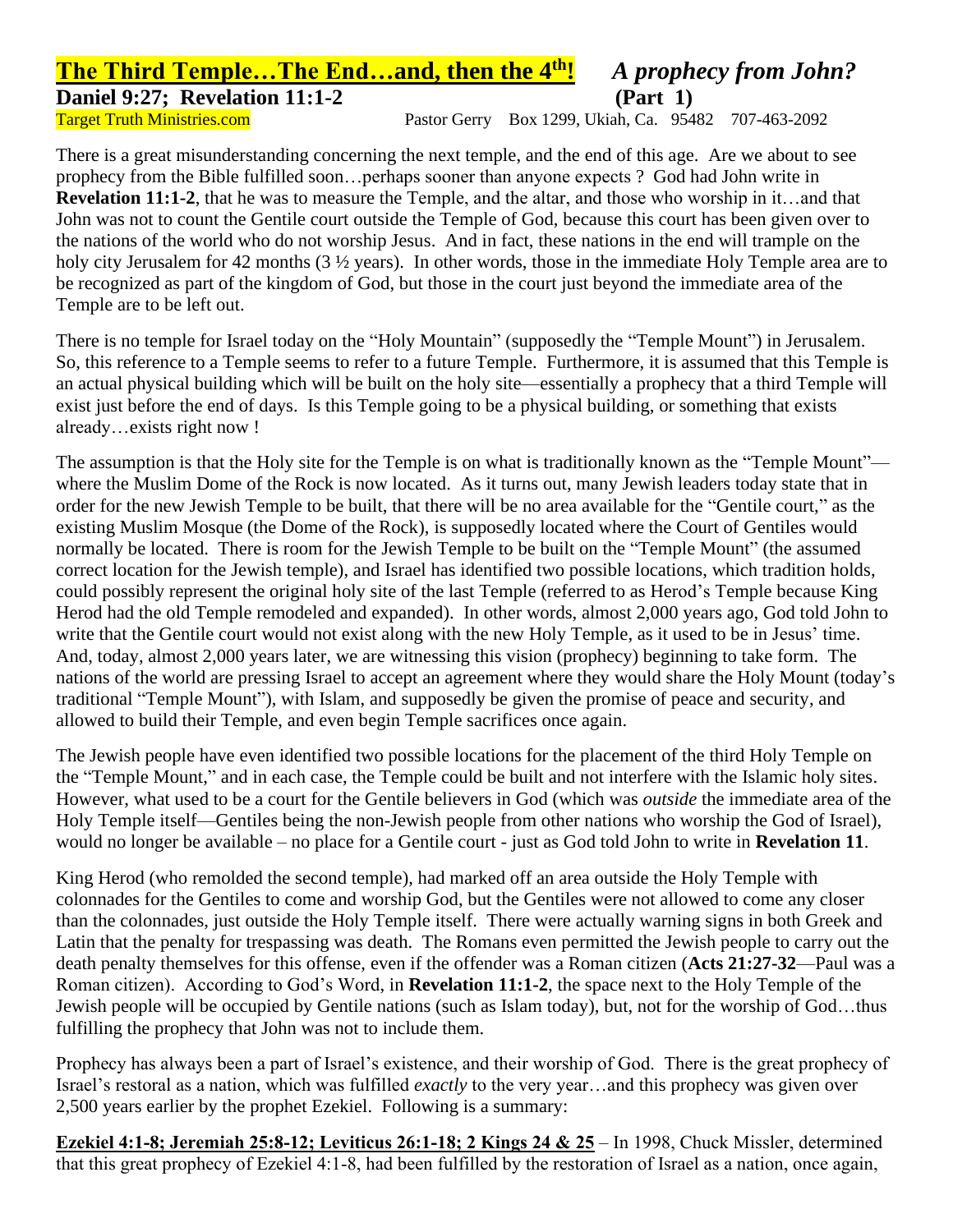after almost 2,500 years of being under other nation's control. In Ezekiel 4:1-8, God commands Ezekiel to lay on his side, as a prophecy against Israel for their iniquity. In verse five, the 390 "days" are to represent years of oppression they will have to endure, and in verse six, another 40 more "days" (years - Ezek. 4:6; Numb. 14:34), are added, because of iniquity, for a total of 430 "days" (or years). God is telling Israel that they face 430 years of judgment.

In Leviticus 26, God tells Israel that: 1) Verse 16: If they disobey Him, they will suffer their enemies ruling over them (this happened with the 70 years of captivity by Babylon prophesied by Jeremiah (Jer. 25:8-12, 29:10), which happened beginning in 605 B.C., with the first siege of Israel, and then, 2) Verse 18: If they still do not obey, He will increase the punishment *seven times* for the remaining punishment yet to be served. Israel served 70 years punishment (a fulfillment of Jeremiah's prophecy), and yet, they still failed to worship God. Therefore, the remaining 360 years of punishment would now be multiplied by seven, resulting in another 2,520 years of punishment (390+40=430, -70 = 360,  $x7 = 2.520$  years, or 907,200 days). Accounting for the Jewish 360 day years, all the leap years, and days, etc., this amounts to 2,483 years, 9 months, and 21 days (on our 365 day calendar), that Israel must serve in oppression under other nation's rule (on top of the first 70 years they served in oppression under Babylon).

The Persian cylinder of Cyrus (held in the London Museum), records the sieges of Israel and Jerusalem (the beginning of Israel's punishment, as well as the destruction of Jerusalem later). From the first siege of Israel (2 Kings 24:1 ff), to the establishment of Israel as a nation once again (which took place on May 14, 1948), this prophecy was fulfilled exactly to the year of the 70 years plus 2,483 years, 9 months, and 21 days. By the way, this fulfilled another prophesy as well, because Israel became a nation in one day—within a 24 hour period (Isa. 66:8).

Further, from the third siege (which was of the destruction of Jerusalem), which took place in 586 B.C. (2 Kings 25:1 ff), to the uniting of the city of Jerusalem to the nation of Israel on June 7, 1967 (the Six-Day War), this prophecy of Ezekiel 4 was again fulfilled exactly to the year of the 70 years plus 2,483 years, 9 months, and 21 days. Do you think this is just a coincidence? History and science confirm the Bible's accuracy.

Prophecy in the Bible recorded exactly, to the very year, that Israel would be restored as a nation, and also the exact year that the city of Jerusalem would be restored to Israel. And, now prophecy is revealing that when the Holy Temple is set up (supposedly, it could be a tabernacle / tent as it was originally with Moses, when the Holy Temple was first built as a tent—**Exodus 26**), that the Holy Temple will share its location with the gentile nations that mean it harm (as it states in **Revelation 11:2**—the holy city will be tread upon for three-and-onehalf years by the Gentiles). But, is the Holy Temple to be a physical tent, or physical building, or something else ?

The first Temple built by Solomon was destroyed on the 9<sup>th</sup> of Av on the Jewish calendar. In 2 Chronicles 7:1-**3**, God used to come visibly to the Temple to demonstrate His presence to the people. God stated that He would destroy the Holy Temple if the people continued in sin (**2 Chron. 7:19-22**).

The prophet Haggai witnessed the second Temple, and that the glory of God didn't ever come to that Temple like He did with the first Temple (**Haggai 2:3**). Still, the prophet Haggai prophesied that the glory of the second Temple would *exceed* the first (**Haggai 2:6-9**). The second Temple built by Zerubbabel, and updated by Herod, was also destroyed on the  $9<sup>th</sup>$  of Av, in 70 A.D. But, the Temple was only destroyed after Jesus established His kingdom forever, and the promise of reconciliation for all who trust in Him. Truly, God did glorify the second Temple more than the first, with the final blood atonement for our sin - Jesus.

Today, everyone is waiting for the third Temple to be completed soon. This third Temple will also fall, as destruction comes to all the earth and human flesh in the end of days (**Rev. 11 & 19**). Will the third Temple also fall on the 9<sup>th</sup> of Av ? The 9<sup>th</sup> of Av on the Jewish calendar occurs around August / September on our calendars. Ironically, it is during this part of the year (September), that many people believe that Jesus will bring an end to this age, which would fulfill another prophecy given to Moses where Israel was to celebrate three feasts (or appointments—the Fall Feasts), recognizing their reconciliation to God, and their **arrival into**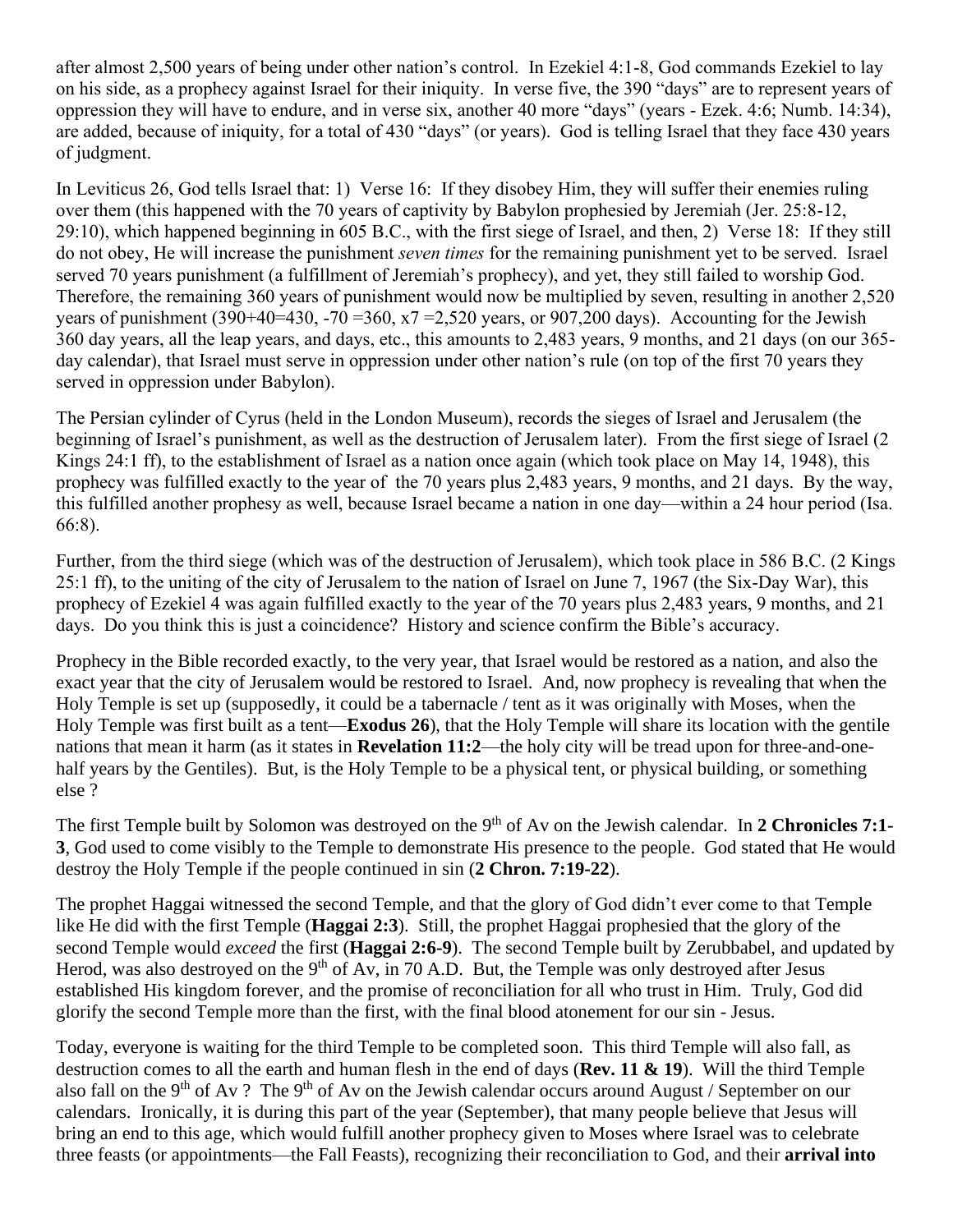**the Promised Land** (seen as the future appointment with Jesus at His return…the reconciliation of those who trust in Jesus as fully God, and their **arrival into heaven**). See the message on the 9<sup>th</sup> of Av at **Target Truth** *Ministries.com*.

Tradition today holds that the Islamic Dome of the Rock is where the Jewish Holy Temple also was located. In the  $7<sup>th</sup>$  century Mohammad supposedly ascended into heaven from the rock on the "Temple Mount," and Islam supposedly constructed the Dome of the Rock to memorialize this event. This occurred 600 years after Jesus prophesized that not one stone would be left of the original Jewish Temple (**Matt. 24:1-2**). History does indeed record that not one stone of the Jewish Holy Temple was left by the Roman army after Jerusalem was conquered in 70 A.D.

Today, it is uncertain exactly where the original holy site of the Jewish Temple was. Josephus, an historian, who was an eyewitness of the Jewish Temple and its destruction, wrote a description of the holy site which does not match up with it being located upon what today is traditionally called the "Temple Mount" (where the Dome of the Rock is located for Islam). Josephus' description places the Jewish Temple in what is today known as the City of David (Zion), which is 600 feet south of the "Temple Mount" (close, but no cigar). According to Josephus, what we today call the "Temple Mount" was actually the location of the Roman garrison, and this fortress was located north of the Jewish Temple. Josephus wrote that from the northern part of Jerusalem, the Jewish Holy Temple could not be seen, as it was obscured by this structure with high walls (the Roman garrison on what is today called the "Temple Mount"). Josephus also wrote that two 600 foot long bridges were built by the Romans to connect what is today traditionally called the "Temple Mount" over to the Jewish Temple which was redone by Herod (supposedly in the City of David—south of the traditional "Temple Mount"). These bridges were built so the Romans could control disruptions in the Jewish Temple area. In fact, both Josephus, and later, the pilgrim of Bordeaux (333 A.D.), wrote that the Roman fortress was situated around a large protruding rock (perhaps the same rock where the Dome of the Rock is located today).

At the time of Alexander the Great (330 B.C.), a historian named Hecateus of Abdera, wrote that the Jewish Temple was located at the very center of the City of David (Zion). Fifty years after Alexander the Great, the Egyptian Aristeas wrote about the vast amounts of water which were available from a spring at the Jewish Holy Temple (which could only come from the City of David / Zion, where the spring of Gihon is located). Large amounts of water for cleansing were needed constantly at the Holy Temple due to the daily sacrifices of hundreds, and sometimes thousands of animals. Even hundreds of years later, the Roman historian Tacitus recorded the natural spring with large quantities of water at the site of the Jewish Temple. This reference must be to the Gihon Spring of the City of David, because the traditional "Temple Mount" (Dome of the Rock), has a very, very small source of water—sometimes dry—not enough to accommodate the cleansing of sacrifices. The Dead Sea Scrolls also record a great spring of water which continually flows from the Jewish Temple (the Gihon Spring still flows to this day). Another witness, Eleazar Bin Jari, who died in Masada in 73 A.D., wrote that in Jerusalem, only the Roman garrison fortress with its high stone walls, was left standing after the destruction by the Romans of Jerusalem and the Jewish Temple, including their foundations, in 70 A.D.

The Bible describes the City of David as the stronghold (fortress) of the Jebusite…about 12 acres in size, and having a great spring of water (Gihon). The Bible calls this City of David, the stronghold of Zion, and the Bible describes how God commanded David to pay money to the Jebusite for the "Threshing Floor" (which was to later become the holy place for the Jewish Temple). Zion, the City of David, the stronghold of the Jebusite, was identified correctly by archeologists in the last century as being the finger of land with walls, 600 feet south of the traditional "Temple Mount". The City of David includes the spring of Gihon, Warren's shaft, the Ophel wall, Hezekiah's tunnel, and Zedeciah's Cave, which connected to all the underground caverns under the old city of David…all 600 feet south, of what is known today as the "Temple Mount".

The following Bible verses link Zion, the City of David, and the Holy Temple together as being the same location: **2 Sam. 5:7; Joel 2:1, 3:17, 3:21; Psalm 2:6, 9:11, 20:2, 65:1-4, 102:16-19, 132:8-13; Isa. 2:3, 24:23, 66:20; 2 Chron. 3:1; 1 Kings 1:38-39**. Old Synagogues (Jewish places of worship—like churches) were all to face toward the Holy Temple. And, in fact, those that survive in Jerusalem all point toward the city of David—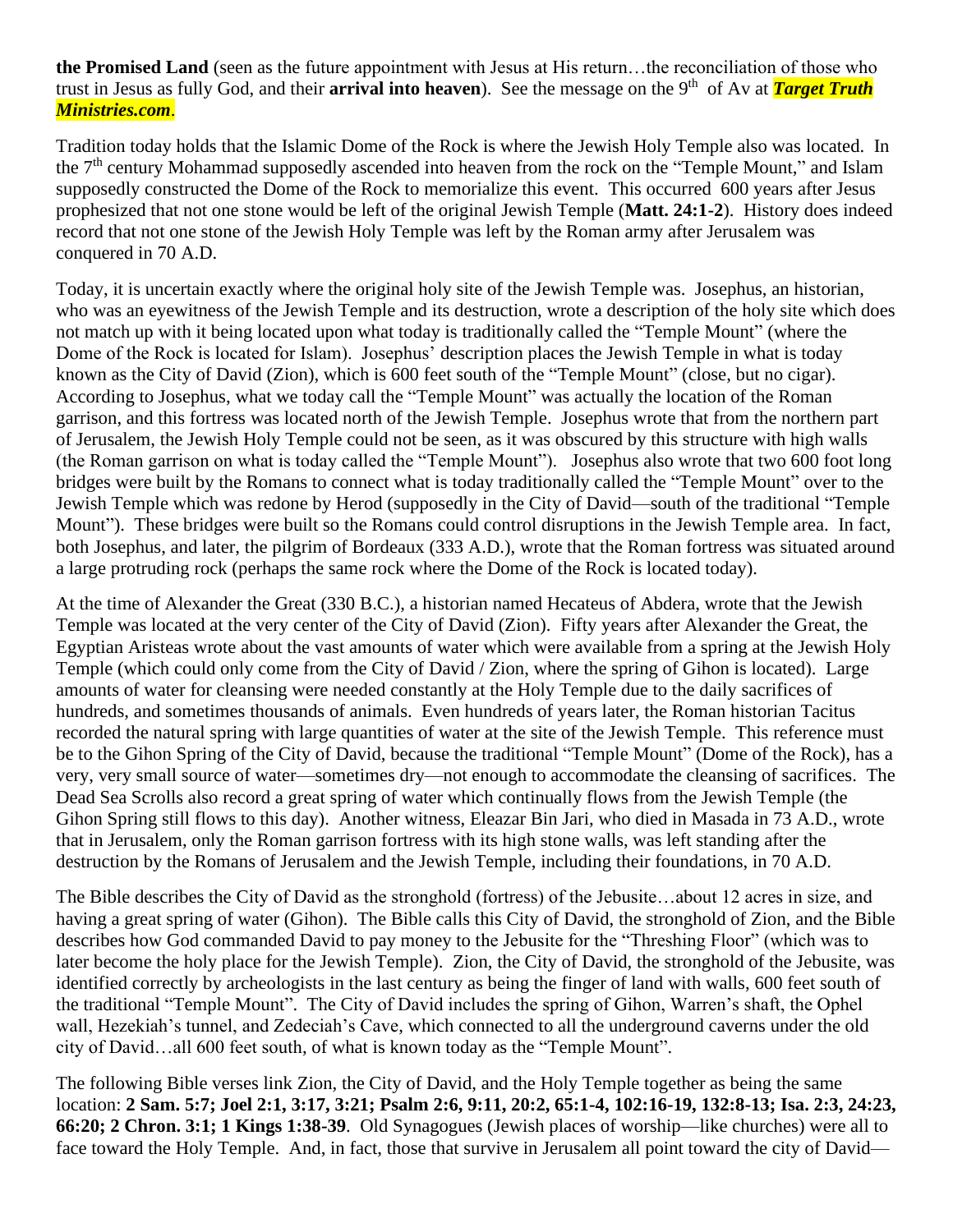not the traditional "Temple Mount". It is interesting that the prophecy in **Micah 3:12**, states that Zion will be plowed like a field. And, just like the prophecy of Jesus, that not a single stone would remain of the holy site…so, too, this prophecy of Micah was fulfilled. There are actual pictures of the area of the City of David/Zion (where the Bible and some historians say the Jewish Temple was located), showing the land barren of structures, and actually plowed for crops! The traditional "Temple Mount" where the Dome of the Rock is located has never been plowed for crops.

**Next week** we will continue to analyze the "tradition" versus the biblical description, and what will happen depending upon which site is chosen by the Jewish people (Israel) for the 3rd Temple. Or…**is there another explanation ?** And, further, we will discuss the  $4<sup>th</sup>$  temple...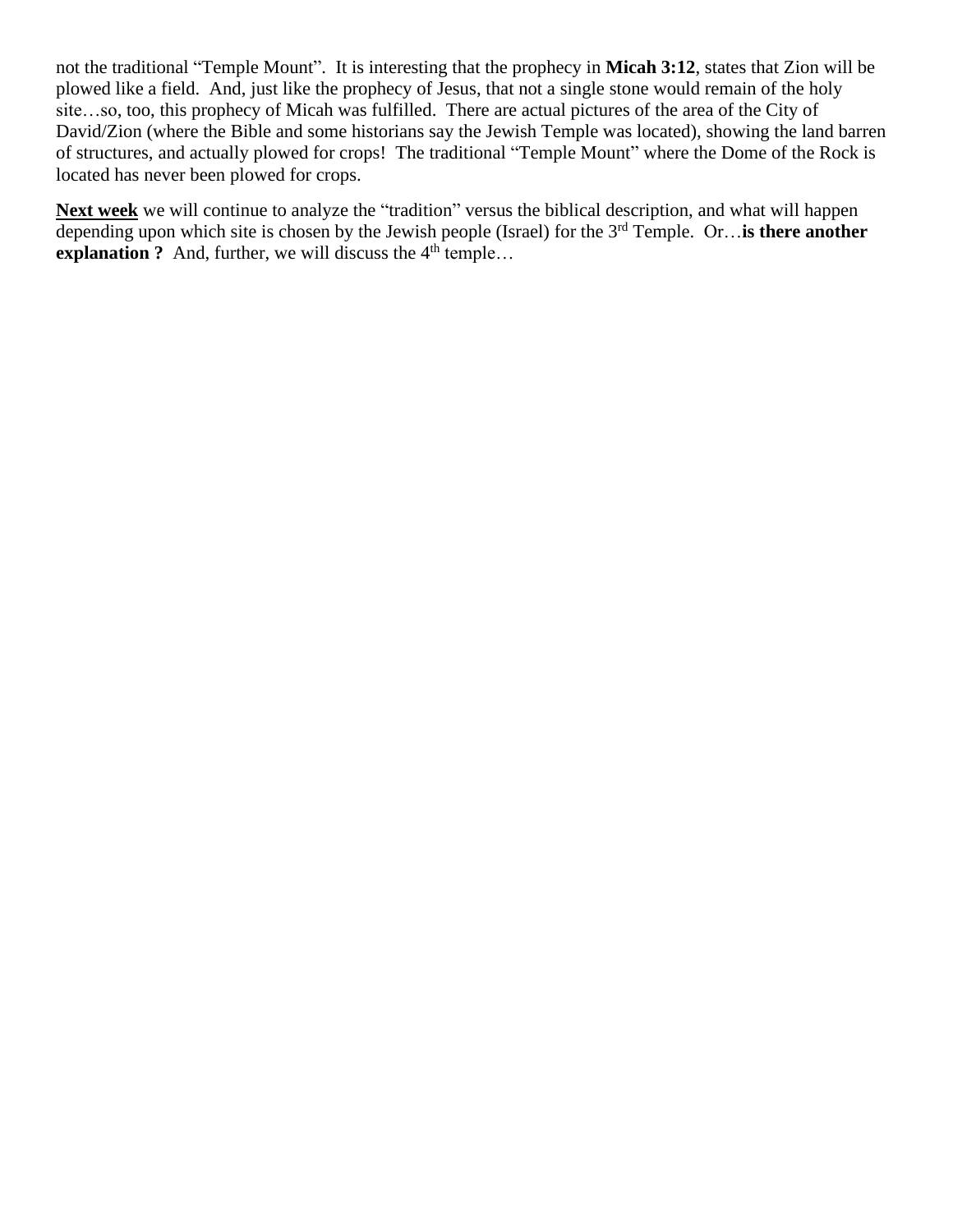### **The Third Temple…and, then the 4th!** *A prophecy from John?* **Daniel 9:27; Revelation 11:1-2 (Part 2)**

Target Truth Ministries.com Pastor Gerry Box 1299, Ukiah, Ca. 95482 707-463-2092

Last week, we dealt in detail about the tradition of where the supposed holy site for the next Temple for the people is, and the biblical description of where it should be. The question is…before the end of the world occurs with the return of Jesus, where will the next Temple be built? Or…does the Holy Temple already exist ?

There is a great misunderstanding concerning the next temple, and the end of this age. Are we about to see prophecy from the Bible fulfilled soon…perhaps sooner than anyone expects ? God had John write in **Revelation 11:1-2**, that he was to measure the Temple, and the altar, and those who worship in it…and that John was not to count the Gentile court outside the Temple of God, because this court has been given over to the nations of the world who do not worship Jesus. And in fact, these nations in the end will trample on the holy city Jerusalem for 42 months (3  $\frac{1}{2}$  years). In other words, those in the immediate Holy Temple area are to be recognized as part of the kingdom of God, but those in the court just beyond the immediate area of the Temple are to be left out.

There is no temple for Israel today on the "Holy Mountain" (supposedly the "Temple Mount") in Jerusalem. So, this reference to a Temple must refer to a future Temple. Furthermore, it is assumed that this Temple is an actual physical building which will be built on the holy site—essentially a prophecy that a third Temple will exist just before the end of days. Is this Temple going to be a physical building, or something that exists already…exists right now in fact !

Following is a timeline of events surrounding the Jewish Holy Temple (Herod's Temple):

**63 B.C**.: Roman army under Pompeii entered Jerusalem (conquered it), and established a fortress atop of what is today known as the "Temple Mount" (where the Dome of the Rock is located). Over the years, the traditional Roman Temple of Jupiter (found in many locations in the Roman Empire) is constructed as part of the fortress and garrison of the Roman army (the Temple of Jupiter has the same dimensions and size as the Dome of the Rock and the Al Aqsa Mosque, which both share the "Temple Mount" today).

**40 B.C**.: Herod the Great is allowed by Rome to expand and update the Jewish Temple (in the City of David— Zion, which is 600 feet south of the Roman fortress).

**70 A.D**.: The Jewish Temple is completely destroyed—every stone removed (**Matt. 24:1-2**).

**135 A.D**.: The last Jewish revolt (Bar Kokhba). Rome decimates the Jewish people from the land.

**290 A.D**.: Roman Empire in the west crumbles, and Jerusalem is abandoned.

**290-650 A.D**.: Jerusalem land lies idle…desolate…history is lost.

**650 A.D**.: Islam conquers Jerusalem, and rebuilds the old Roman Temple of Jupiter into the Dome of the Rock and Al Aqsa Mosque, and (in the  $12<sup>th</sup>$  century), claims it as the holy site of where Mohammad ascended into heaven.

**1099 A.D**.: Crusaders conquer Jerusalem, and place a Christian Cross atop the Dome of the Rock, and claim they control the holy site. **The tradition of the "Temple Mount" begins here.**

**1187 A.D.:** Islam regains control of Jerusalem, including the Dome of the Rock and Al Aqsa Mosque.

**1300-1918 A.D**.: The Ottoman Empire takes control, and the land again lies idle and desolate until WWI.

**1918-1940's**: Jewish people begin buying land in what is known as Israel today.

**1948**: Israel becomes a country again after over 2,500 years.

**1967**: Jerusalem, and the traditional "Temple Mount" site, are restored to Israel after a war.

**Today**, as I write this in 2018, a peace agreement is attempting to allow both Islam and Israel to share the so called "Temple Mount".

Also, as I write this in 2019…**t**here is a Jewish group called "The City of David Foundation" which is slowly buying up all the land in the old City of David...where the Gishon Spring is located...hmmmm!

Some may question about the gates in the existing "Temple Mount Wall," and Jesus passing through them…especially the Golden Gate (aka Eastern Gate or Mercy Gate), which was closed with stones by the Muslims, so that the Messiah (Jesus) cannot enter the Temple Mount (**Ezek. 44:1-3**—of course, this reference is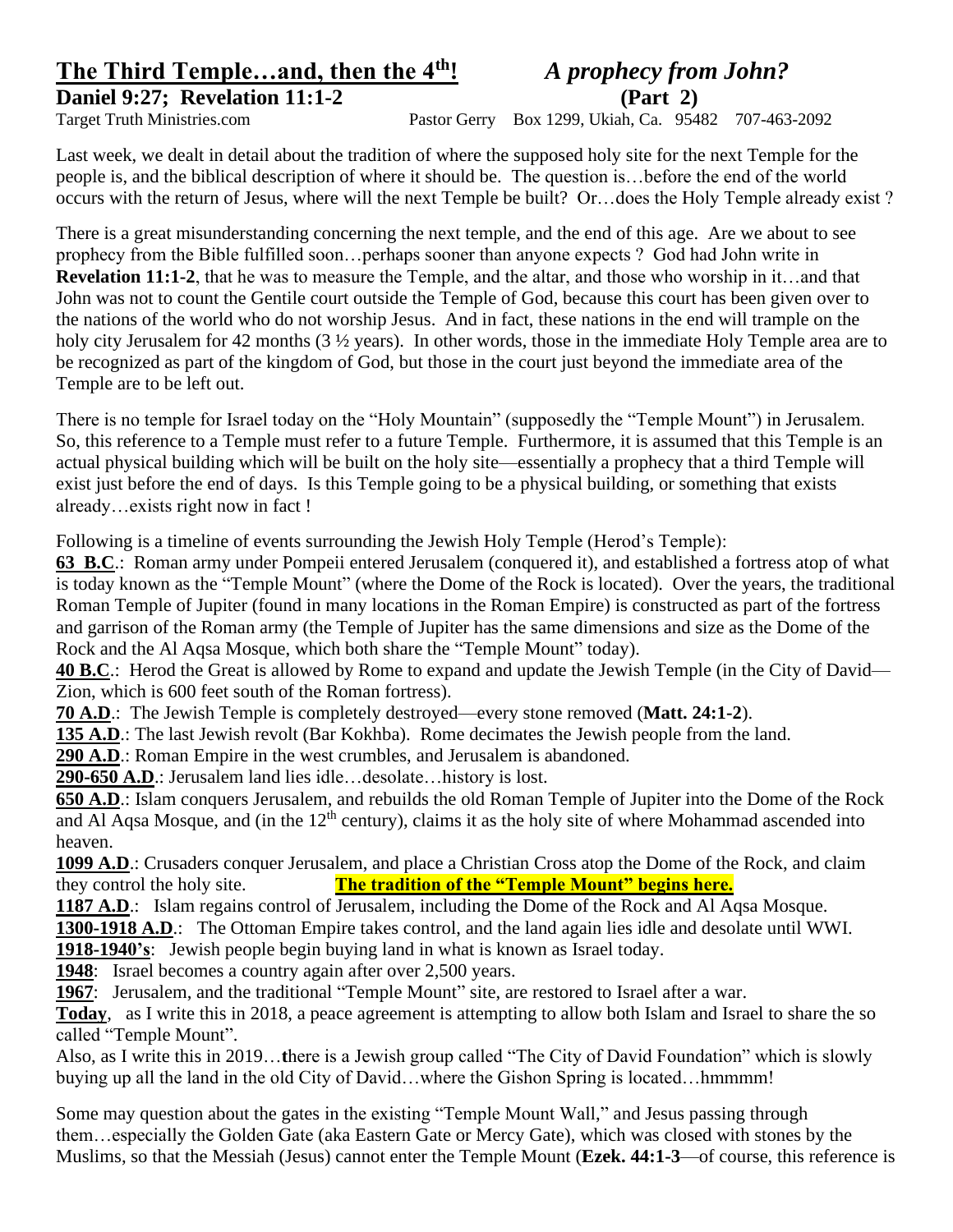to the fourth Temple—the Temple of the Millennium—*after* the end of days—not the third Temple which will exist before this age we live in ends). If the real location of the Jewish Temple is actually south of the traditional "Temple Mount," then the gates we see today (sealed up), have no bearing upon the true Temple site. The Bible tells us that the gates of the true Jewish Temple are buried (**Lam. 2:6-9**). Jesus knows the location, and He will fulfill all prophecies when He returns. In the new heaven and earth, the gates will remain open to those who love Jesus (**Rev. 21:2-6, 21:25, 22:1-3**).

When the world someday soon decides to allow the Jewish people to rebuild their Temple, and the Jewish leaders agree (due to tradition), to build on the "Temple Mount," then the end times could begin, and the wrath of God poured out. For those who read God's Word (the Bible), and love God…no problem. But, even many "religious" people are not reading the Word of God—the Bible ! And, even if we refer to the Bible, instead of tradition (see the message "Tradition and the Bible"—*Target Truth Ministries.com*), and build the Temple in the exact, correct location (the City of David), this next Temple will still be destroyed, because it will be defiled by the beast of the end times (**Dan. 8:14; Matt. 24:15-21; Rev. 13**).

But wait…just like the old Ginzu knife commercial…there is more. We need to stay close to the Bible to determine the truth. And, the Bible also describes another Temple (a fourth Temple), which Jesus will build in the millennium to come, *after* the judgment of the last days. After the end of days for this earth age, Jesus will then establish His millennium (**Rev. 20**). As part of the millennium, *a fourth Temple* will be built…but, it will be different from the previous three.

**Ezekiel 40-48** These chapters describe the Temple to be constructed by Christ when He sets up His millennial reign, *after* the last day of the tribulation of the end times.

**Isaiah 2:1-4** God will establish His house (Temple), on the Holy Mount in Jerusalem, and cause all nations to worship in peace until the final final judgment – the second death (**Rev. 20**).

**Isaiah 33:17-24** The Tabernacle at Jerusalem will forever be established, and no more will we be sick. Peace will reign.

**Isaiah 66:18-20** God will bring all nations to His new house on the Holy Mount.

**Hebrews 7:12-25** God gives us a *new* covenant. A change from the old laws and Temple sacrifices, to the new Temple and memorials.

**Jeremiah 31:31-34** Jesus is the new covenant.

**Zechariah 3:7-10** Jesus will be the new covenant.

**Isaiah 42:1-9** Jesus will reign as the new covenant, and establish the righteous to teach His Word.

**Isaiah 49:8-13** Jesus will be the new covenant.

**Ezekiel 43:13-27** A sacrificial altar. But, a new covenant. These sacrifices are for a memorial of what Christ has done in fulfilling the Passover.

**Ezekiel 45:18-20** Sacrifices *do* cover sins of "error," or "simple" for the *non*-elect. In the supernatural environment of the millennium, God provides animals for the blood sacrifice, even though the resurrected / raptured will exist in their resurrected bodies. Jesus paid the price for sin, once and for all time for the elect--the *many*, as pointed out in many Scriptures. However, the non-elect in the Millennium to come, still need their sins removed temporally, so they can be in the presence of God, so as to hear the Gospel of forgiveness and Grace. In other words, sins of the *non*-elect which are accidental, or not intentional – not willful sin, or iniquity, will be temporally covered. In the old Temple covenant, the blood covered all sins for all Israel (Lev. 16:21-22). In the millennium, willful sinners will be cursed (Isa. 65:20), and to be cursed is to be sentenced to hell (Deut. 21:22-- 23; Gal.1:8-9). This is God's way of memorializing the sacrifice of Jesus, and also demonstrating how sacrifice pays the debt of death for sin, even unintentional sin. Note the symbolic nature of placing the blood on the doorposts and gates. Symbolic of the Passover of the old covenant, where death would pass them by (Exod. 12:7). Jesus' sacrifice was the complete fulfillment of all the sins of the *elect*, and no more sacrifice is necessary, but God uses these memorials as a symbolic way of recalling what Jesus did, how He suffered, and to demonstrate that these sacrifices *do* cover unintentional sins of the *non*-elect during the millennium (Jesus' sacrifice was for sins of the *elect*, not all sins of all mankind – see Isa. 53:11; Matt. 20:28; 26:28; Mark 14:24; Jn. 10:11-18, 25-30; 17:6, 9; Heb. 9:15 & 28; 2 Pet. 3:9; Rev. 5:9.

**Jeremiah 3:16** No ark needed. No ark listed in Ezekiel's passages here for this new millennial Temple. The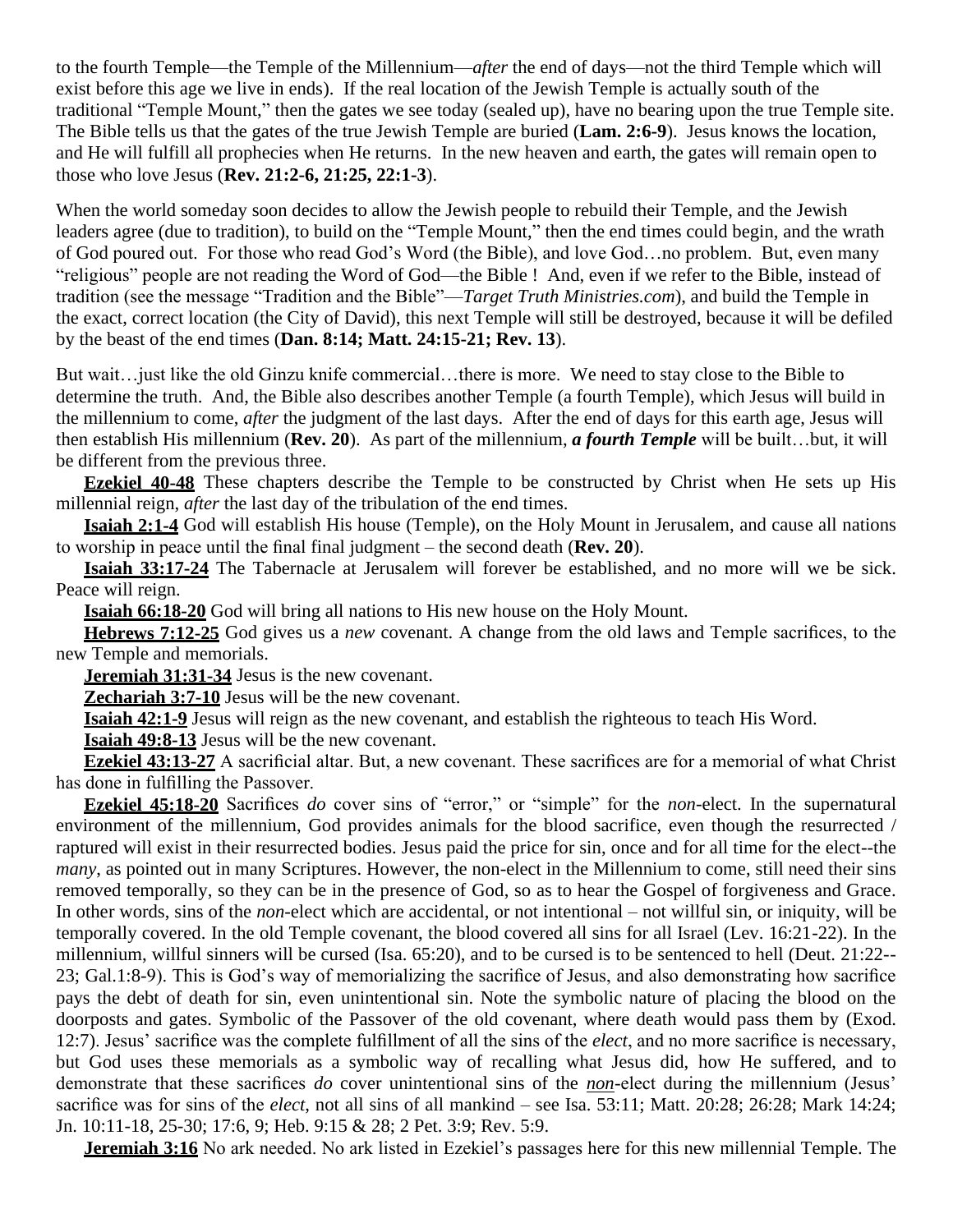Ark's contents have been fulfilled. The contents were: The Ten Commandments – Jesus is the Word (John 1:1- 14). Manna – Jesus is the manna from heaven (John 6:49-51). Aaron's rod (resurrection**—**new life), Jesus is the resurrection and the life (John 11:25-26).

#### **Also** *not* **in the new Temple of the millennium period:**

Veil of separation: Because of Jesus' atonement (payment of the debt of death for the sins of the elect), there is no separation from God for the elect (Matt. 27:50-51; Heb. 10:19-20.)

Menorah, or candlestick: Jesus is the Light of the world (John 1:4; 8:12).

Table of Shewbread: Jesus is the bread of life (John 6:35).

Alter of Incense: Jesus' sacrifice is sufficient for all sins of the elect (Heb. 9:11-12).

Laver of brass: Jesus has cleansed all elect from their sin (Eph.5:25-26; Heb. 10:21-22).

Human High Priest: Jesus is now our High Priest (Heb. 10:11-14).

#### **One last thought, before we ask the question "***Are we overlooking something ?*

Islamic prophecy states the Christian Anti-Christ will actually be a future Jewish Messiah – (not Jesus). Islamic prophecy states we are in the last 120 years of this earth age. The end will be in the year 1,500 on the Islamic calendar (**2076** on the western calendar). The Last Days then for Islam began in 1956, exactly in the midst of 1948 and 1967. On, or before, the year **2076**, Islam expects that many living will see Jesus, or the 12th Iman (Mahdi), return to the earth, to conquer the Jews and Christians in the final holy war, and establish Islam as the rule of the earth. The year 2006 for Islam has seen the last generation born before the end (as a generation is on average 70 years), and it is the duty of this generation to finish the command of Allah, and eliminate the Christian and Jewish presence. Present day Islamic teaching state that **Ezekiel 38:5-6** confirms that Iran / Persia, is to lead the assault on Israel…Iran, being the first country listed by God in this passage, and therefore the significant one.

Note…As to the period of time of this last generation, we read within the context of the biblical prophecy in Matthew 24:37, that the coming will be like the days of Noah, where God declared 120 years as the maximum limit of time which God would tarry with man, which means Jesus could return any time before **2068**, 120 years after 1948 (Matt. 24:22) (see message **2068** at *Target Truth Ministries.com*). No one knows the time of Jesus' return, but we are to keep watch! Islam has a date of **2076** for the end. Even if Christians, or Israel might ignore this date, perhaps Islam won't! Also remember…these are all "signs"…pointing to danger. The time could be shortened (**Matt. 24:22; Mark 13:20**).

One other thought…the prophecy of Daniel 8:14, as well as Jesus promise in Matt. 24, are that Jesus will cleanse the Temple / Tabernacle due to its' being desecrated for 2,300 days at the end of the age. That means that when the Holy Temple of God in the near future is desecrated by some person or power, that that will begin the 2,300 days to the end. And, as Jesus also promised in Matt. 24…He will shorten the time. This means, we do not know the actual year of the end, because even when the Temple is desecrated, Jesus said He will shorten these times (see messages *2068*, *2 Witnesses*, and *Hanukkah* at Target Truth Ministries.com).

**So, are we overlooking something ? YES !** We must consider yet another Temple which already exists today, and it is being defiled as I write this in 2021. In other words, the world seems fixed on thinking that the endtimes Temple of God is a physical building, when actually, the Holy Temple of God already exists. In **Ephesians 2:12-22**, we learn that we who are Gentiles, as well as Jewish followers of Jesus, are now the Holy Temple of God (**Eph. 2:21**). Note in Eph. 2:20, that the Cornerstone is Jesus, and the foundation is the apostles. We "born again" (John 3:1-7), believers in Jesus are the Holy Temple of God today (1 Corin. 3:16-17, 6:19; 2 Corin. 6:16-18; 1 Pet. 2:4-10; Rev. 3:11-13).

Yes, the end times Temple exists just as God intended. Its' Cornerstone is Jesus. Its' foundation is the apostilles and Word of God. Its' walls, windows, doors, and roof, etc. are those of us who worship Jesus as Savior and endeavor to spread the Gospel message of salvation through Jesus (**John 14:6**). Each follower of Jesus has a specific function in His Holy Temple. And, like the old Temples, there are steps which lead to it, which represent the "access" to the Temple. These steps are being eliminated by the world around us, which comprises the assault on the Holy Temple today. What are some examples of steps that used to lead people